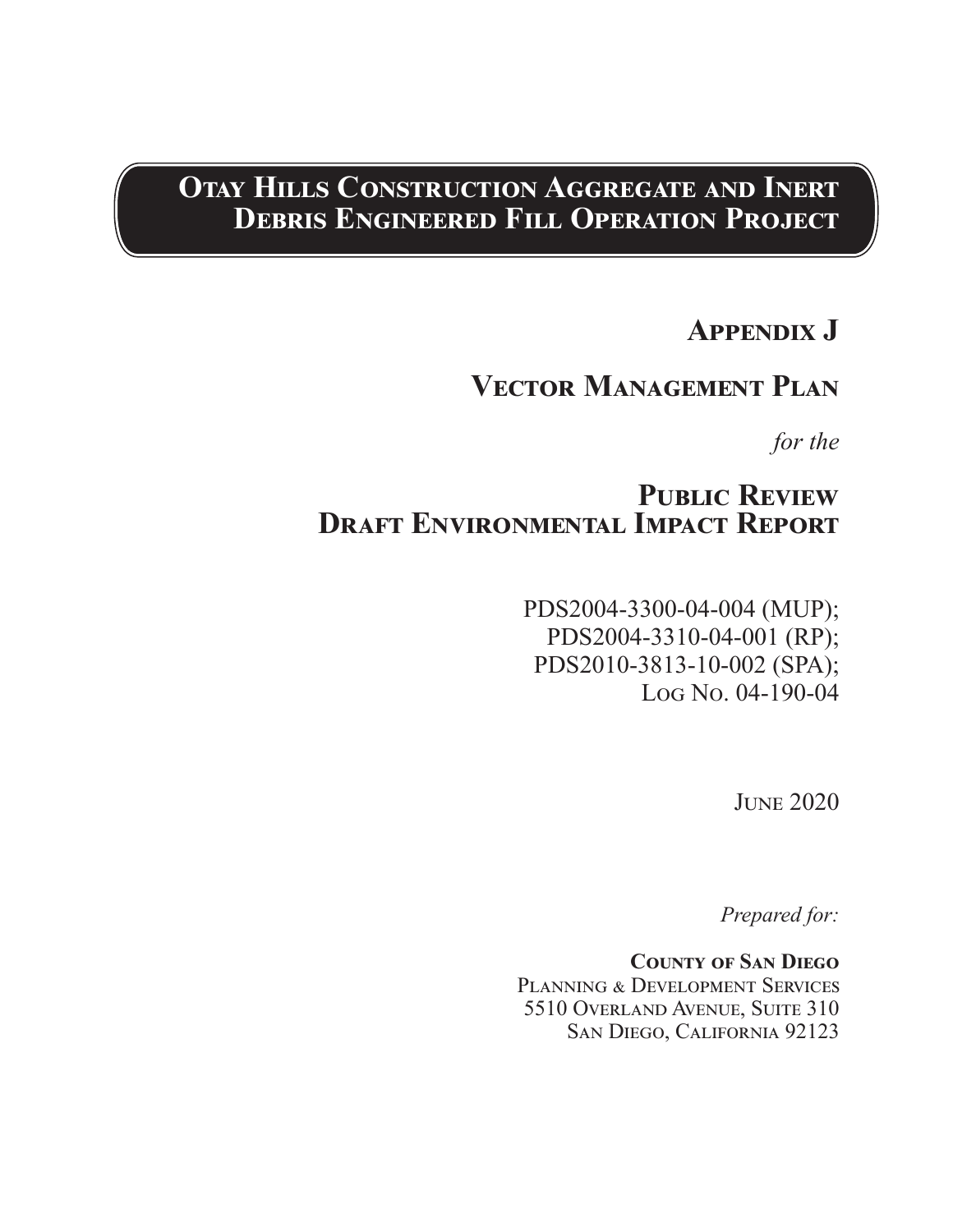## **Vector Management Plan for the Otay Hills Project**

## **PDS2004-3300-04-004 (MUP), PDS2004-3310-04-001 (RP) PDS2010-3813-10-002 (SPA)**

Submitted To:



County of San Diego Planning & Development Services 5510 Overland Avenue, Suite 110 San Diego, CA 92123



Prepared By:

Inc.

3511 Camino Del Rio South, Suite 403 San Diego, CA 92108 619-284-8515, Fax 619-284-0115

**September 2014**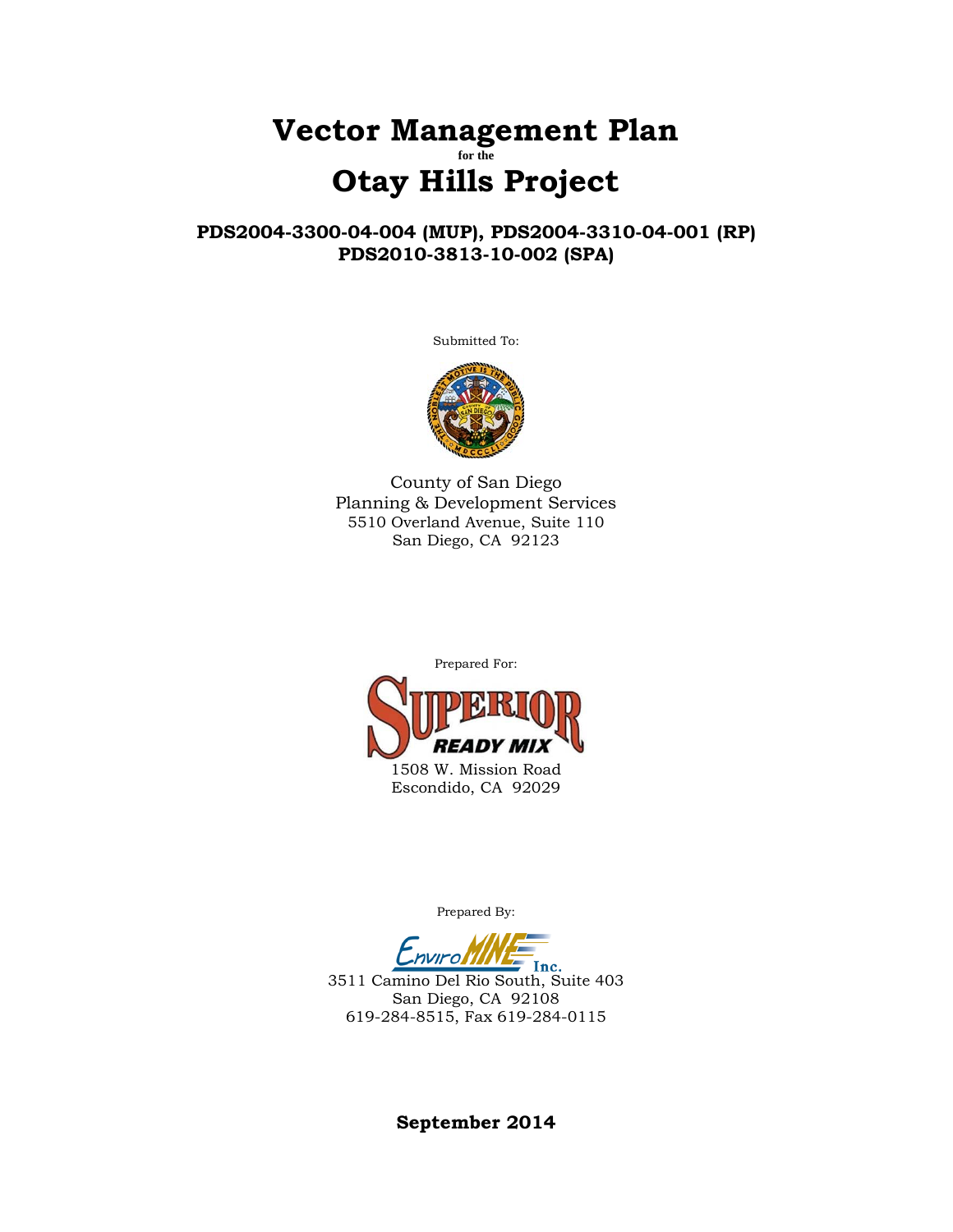# **Table of Contents**

| <b>Subject</b> |                              | Page |
|----------------|------------------------------|------|
| 1.0            | Introduction                 | 1    |
| 2.0            | <b>Project Description</b>   | 1    |
| 3.0            | <b>Existing Conditions</b>   | 3    |
| 4.0            | <b>Vector Management</b>     | 3    |
| 5.0            | <b>Long-Term Maintenance</b> | 5    |

# **List of Figures**

| Figure | <b>Name</b>                             |
|--------|-----------------------------------------|
|        | Otay Hills Quarry Regional Location Map |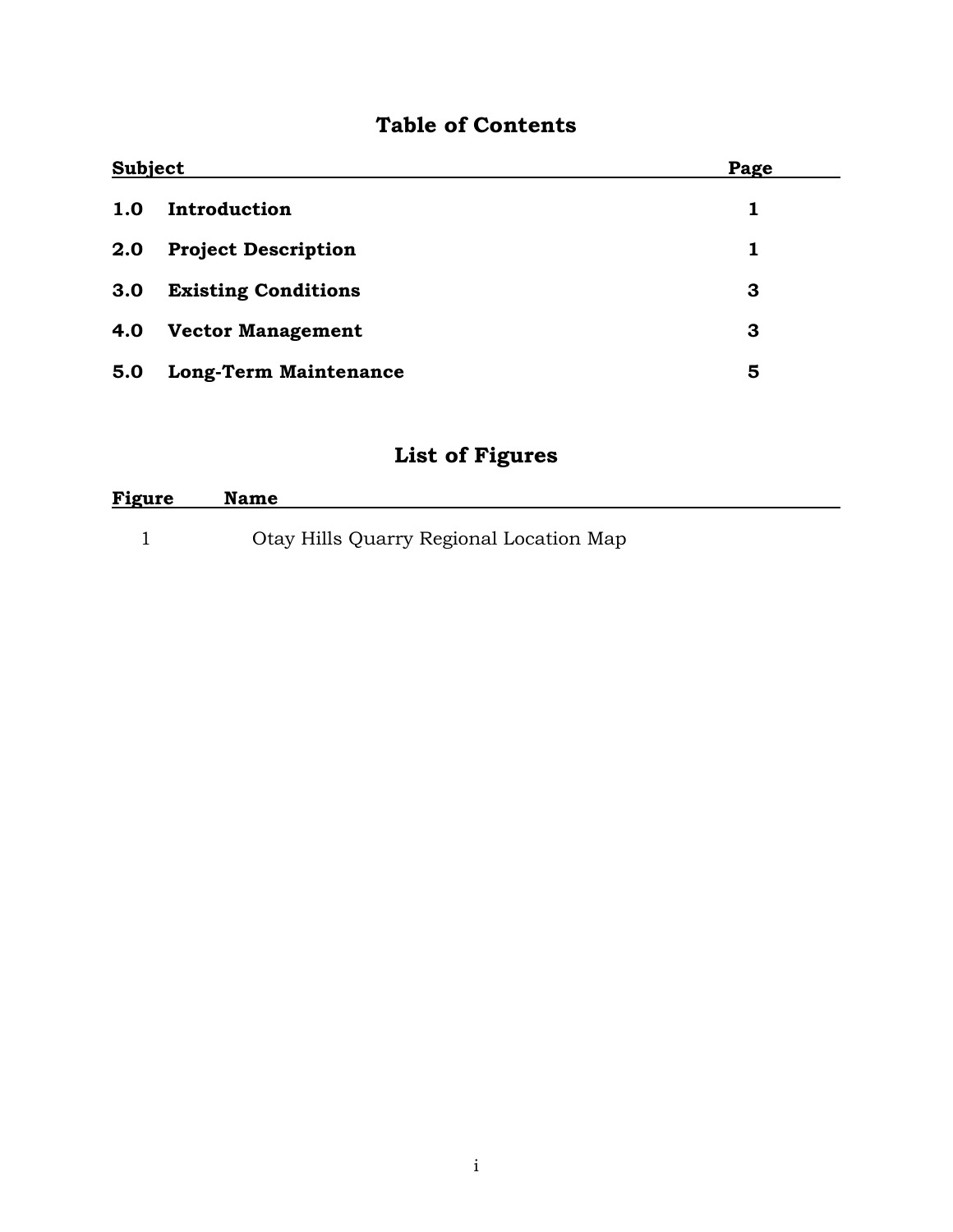## **Superior Ready Mix Otay Hills Project Vector Management Plan - September 2014**

## **1.0 Introduction**

This Vector Control Plan has been created in consultation with the San Diego County Department of Environmental Health, Vector Surveillance and Control Program (DEH-VCP). Implementation of this plan will insure the minimization of vectors, such as flies and mosquitoes that may breed in standing water. This plan is created to meet the vector control requirements for the Otay Hills Project.

The goals of this Vector Management Plan are to:

- 1. Protect public health
- 2. Control and reduce public exposure to vectors and human diseases
- 3. Reduce nuisance characteristics that are associated with vectors

## **2.0 Project Description**

The project is a proposal to establish a mineral resource recovery operation and associated activities to create much needed construction aggregates and materials to serve the economy of San Diego County for an approximate 90+-year period. During and after mineral resource recovery operations, the open pit will serve as a receiver site for inert debris such as concrete, asphalt, rock, and soil. The project is located within a 431-acre ownership with a plant site and extractive operations proposed on 110 acres of the site. The balance of the 431-acre ownership would be placed in biological open space prior to aggregate recovery activities. Approximately 89.2 million tons of mineral resource would be extracted from the site and over 32 million cubic yards of inert debris would be received over a 120+-year period.

Anticipated operations at the site would include the following activities:

- Phased Recovery of Rock Resources
- Materials processing
- Concrete Batch Plant
- Cement Treated Base Plant
- Asphalt Batch Plant
- Recycle of Asphalt and Concrete Products
- Inert Debris Engineered Fill Operation (IDEFO)

Primary Processing Plant

The primary plant is loosely defined as the area required to process the raw material and crush it to a size suitable for further processing and screening. Typically, a primary plant will crush the rock, screen out unusable fines, and deposit the crushed rock in a surge pile for use by the secondary plant. The primary plant is independent of the secondary plant and can be used without operating the secondary plant. It is anticipated that the primary plant would consist of a jaw crusher, a screen, and a primary crusher. Depending upon distance from the processing plant,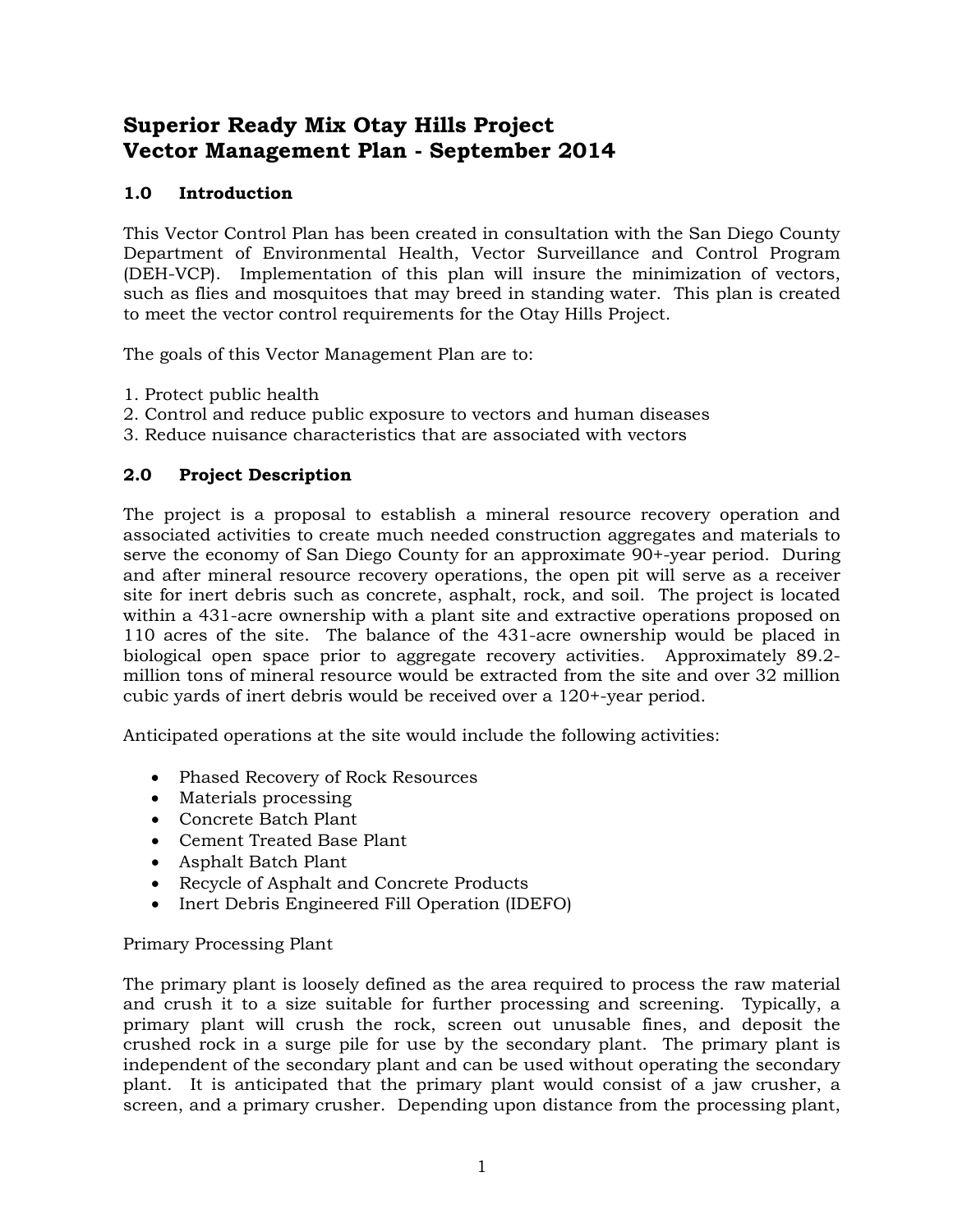it may be feasible to utilize a remote jaw crusher and overland conveyor to move materials to the secondary processing plant.

Secondary Processing Plant

The secondary plant would consist of 2-4 rock crushers to further reduce the size of the rock, 5-7 screens to sort the material by size, and a washer to clean dirt from certain types of material to meet end product specifications. Materials washing will require construction of a pond to recycle and store water. Front end loaders would be needed only to load trucks. Rock which has been processed for use in manufacturing other products, such as concrete or asphaltic concrete, is typically referred to as aggregate.

Finished aggregate would be stockpiled and/or stored in overhead loading bins. The stockpiles would be approximately 35' high. The aggregate would then be loaded onto trucks either with a front end loader or by gates on the bottom of the overhead loading bins. Prior to leaving the site, loaded trucks are top watered to prevent roadway dust. Then the trucks must pass across a scale to determine the total weight of the truck and to identify the type and weight of the aggregate.

Operation of the processing plant will require approval of permits from the San Diego Air Pollution Control District (APCD). Dust would be controlled by state-of-the-art dust control system using the best available control technology with full review and monitoring by the APCD.

Buildings associated with the aggregate plant at the Otay Hills Quarry would likely include an office building, a small scale office, and maintenance shop. These facilities would be located near the secondary plant. Site operations would likely employ approximately 10-15 persons. On-site parking will be required.

Concrete Batch Plant

A concrete batch plant would be located on site. The plant would be set up so that materials can be conveyed from the aggregate stockpiles for direct loading of the concrete batch plant. Within the concrete batch plant, appropriate quantities of aggregate of various types, cement, and water are weighed to make up a batch of concrete. These materials are then discharged into a mixer drum on a ready mix concrete truck. A concrete batch plant is relatively quiet and compliance with APCD permits, requiring best available control technology, will ensure a relatively emission and dust free operation.

### Asphalt Batch Plant

An asphaltic concrete plant would also be located on site. The plant would be set up so that materials can be conveyed from the aggregate stockpiles for direct loading of the asphalt plant by conveyor. Material that is conveyed to the asphalt plant will include recycled asphalt. The asphalt plant would discharge the various types of aggregate into a large rotating drum, where the aggregate is heated to drive off water. The heated materials are then mixed with asphalt to make asphaltic concrete. An asphaltic concrete plant is relatively quiet and compliance with APCD permits,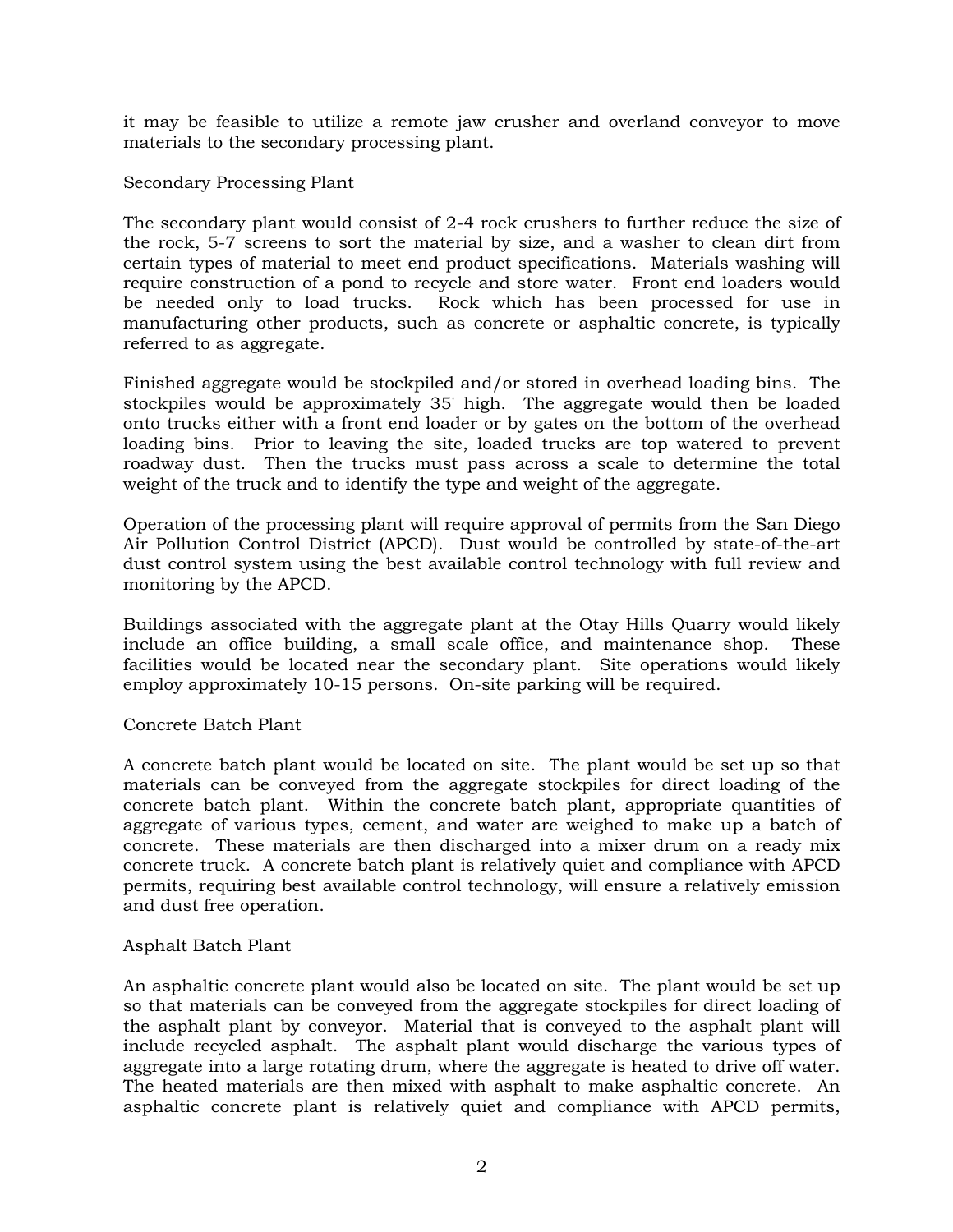requiring best available control technology, will ensure a relatively emission and dust free operation.

Cement Treated Base

A cement treated base plant will be located at the site. Cement treated base is a rock/sand mixture that has been mixed with cement powder to provide improved strength and stability for highway and foundation projects.

Recycle of Concrete and Asphalt Products

Efficient use of resources requires that all used concrete and asphalt products are recycled for beneficial use. This process involves the import of used concrete and asphalt materials, crushing, and then exporting for use as road base or as a foundation material. These materials may also be blended with rock originating from the site to improve performance characteristics.

## **3.0 Existing Conditions**

The site is located at the extreme eastern end of Otay Mesa within the rising hills of the San Ysidro Mountains. In this area, resistant rocks of the Santiago Peak Volcanics rise above the gently sloping hills to the west (Figure 1). Currently the project site consists of natural terrain that slopes in a westerly and southerly direction which causes the existing on-and-off site runoff to flow in these paths.

This vector management plan is necessary to address collection of water within the proposed open pit and processing plant area ponds and detention basins that may result in breeding grounds for vectors. Water could potentially collect from direct precipitation, runoff from the contributing watershed, and/or groundwater inflow from sidewall seepage.

## **4.0 Vector Management**

There are three primary outflow locations from the site. The proposed project will not increase the 100-year flow rate at two of the three outflow locations. However, the flow rate from the northwesterly outflow location will increase slightly. Therefore, a detention basin will be installed near the outflow to mitigate for the flow increase. Detention will also occur during the extraction phases of the project due to runoff that will be captured in the pit. The pit will temporarily alter the existing flow patterns until backfilling is complete. Runoff that currently flows offsite, from the pit footprint and land to the east at higher elevations, would be captured in the pit. Sediment basins and other BMPs (fiber rolls, hydroseeding, etc.) will be used to capture runoff and sediment. Therefore, water that collects in the the open pit, processing area ponds and detention basins will need to be monitored and managed to achieve proper vector management. This type of management is described in the conditions listed below. The project will also operate under an Industrial Storm Water Pollution Prevention Plan (SWPPP). Backfilling the pit will result in a postreclamation land surface with generally the same flow volumes, flow rates, and flow directions as pre-project conditions.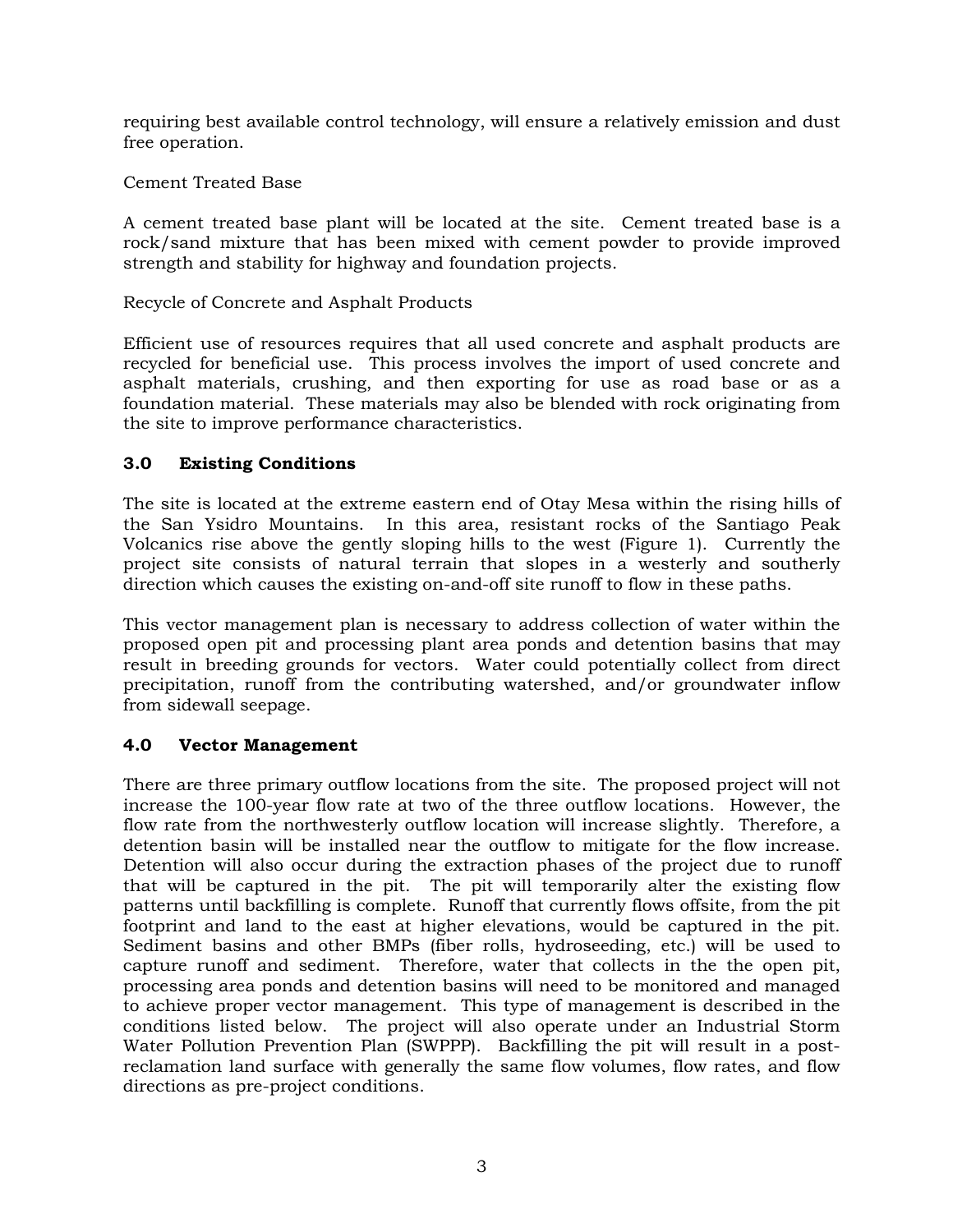Over the past 30 years of rainfall data, the wettest year (1997-1998) produced approximately 27.3 inches of rainfall. These numbers do not factor in evaporation, which is estimated to occur near the site at an annual rate of 4.4 feet (Limited Groundwater Investigation, Earth Tech, 2004). Evaporation would reduce the amount of cumulative runoff within the pit. Water that flows into the pit will be collected in a sump and pumped to the processing plant area ponds for use with materials processing and dust control. Rainwater would be collected over a period of 6 to 8 months and it would be unlikely that any single rain event would overwhelm the site. The proposed extraction and processing operation will require a projected 75 acre-feet per year (afy) of water to be utilized by project operations. This consists of 23 afy for materials washing, 22 afy for pit and haul road dust control, 19 afy for the concrete plant, and 11 afy for plant dust control. A water balance model and water quality analysis, taking into account the above factors, is included within the DEIR (AECOM, 2012).

AECOM's investigation relied on reported well yields from five known wells drilled in the vicinity of the proposed pit. The median and mean estimated well yields of the five wells are approximately 4 and  $7-1/2$  gallons per minute (gpm), respectively. Discounting Well 3 - due to a shallow, and possibly perched, water table - the mean of the remaining four wells is roughly 4 gpm. AECOM's water balance model predicts that the water in the pit may rise as much as 200 feet (300 feet msl) without mitigation. The model predicts that water will slowly enter the excavation and will rise approximately 25 to 100 feet per decade. Since the applicant has stipulated that excavation will not occur within the pit more than a few feet below standing water, the chance of significant accumulation in the pit is minimal.

The following is a list of conditions to ensure that water collected in the open pit, detention basin, and processing plant ponds does not propagate the breeding of vectors.

- 1. If water collects in the open pit, it will be collected in a sump and pumped to the processing plant area ponds for use with materials processing and dust control. Therefore, this water will be constantly circulating and will help to prevent propagation of vectors. If groundwater accumulates in the excavation area, excavation will halt at that elevation. Groundwater, if present, will be treated the same way as surface runoff.
- 2. During the wet season (October through March) the open pit, processing plant area ponds and detention basins will be visually inspected monthly, by the operations staff, for the presence of vectors and Mosquito Fish (Gambusia affinis). If necessary, corrective measures, described in this list of conditions, will be initiated.
- 3. During the dry season (April through September) the open pit, processing plant area ponds and detention basins will be visually inspected weekly, by the operations staff, for the presence of vectors and Mosquito Fish (Gambusia affinis). If necessary, corrective measures, described in this list of conditions, will be initiated.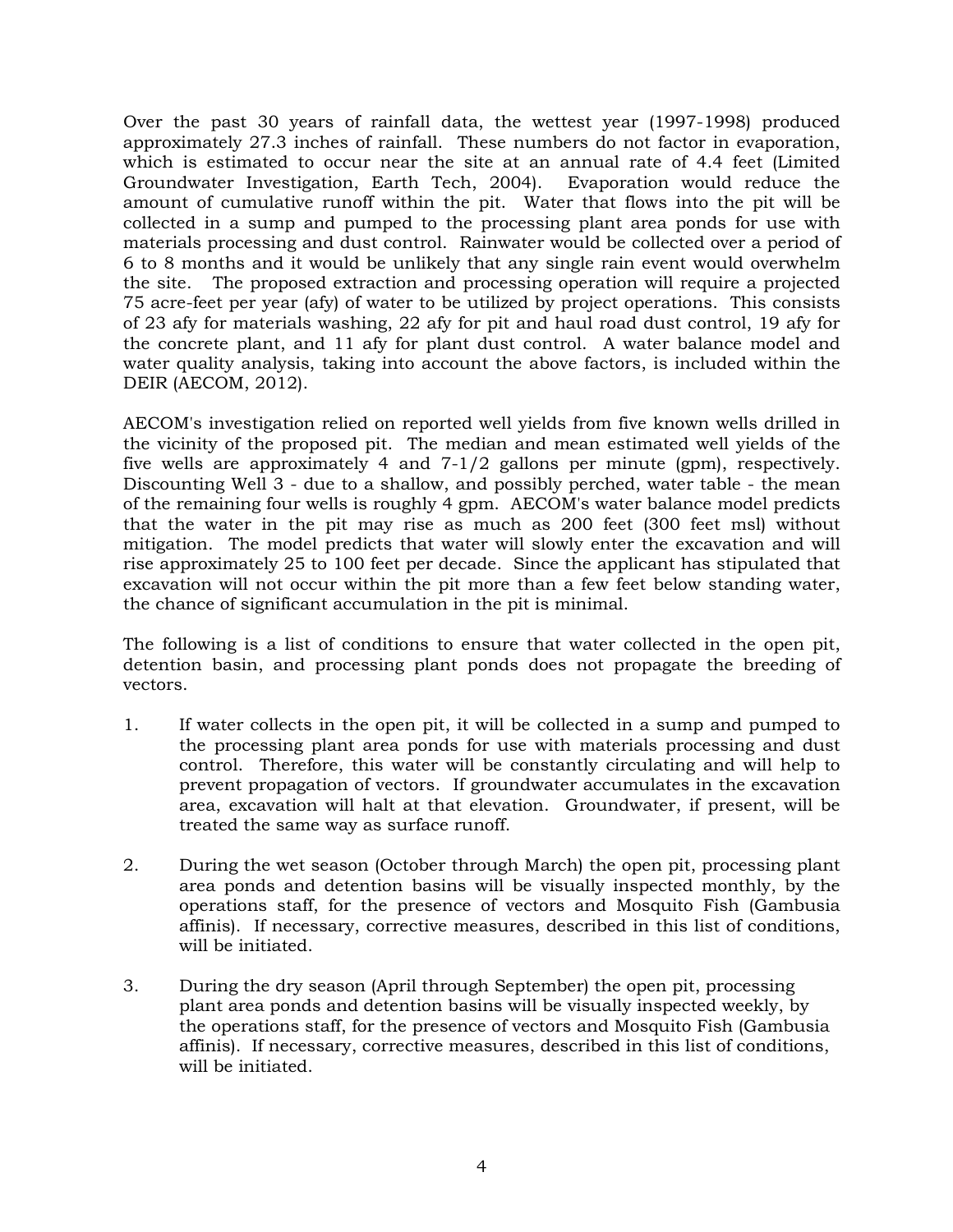$\overline{4}$ . Mosquitoes within the open pit, processing plant area ponds or detention basins, will be mitigated with the use of Mosquito Fish (Gambusia affinis) so that they can control the presence of mosquitoes.

#### $5.0$ **Long-Term Maintenance**

Ongoing maintenance of the open pit, processing area ponds and detention basins shall be conducted in a manner that complies with DEH-VCP regulations. Ongoing maintenance shall include monitoring of the open pit, processing plant area ponds and detention basins for the existence of vector conditions and the continued presence of Mosquito Fish. Regardless of which phase, sub-phase, or intensity of mining is occurring during extraction or backfilling operations, the conditions listed above will still apply. Appropriate mitigation measures will be utilized. Maintenance shall continue until backfilling of the pit is complete. Once complete, the onsite conditions will result in a post-reclamation land surface with generally the same flow volumes, flow rates, and flow directions as pre-project conditions. Refer to section 4.0 Vector Management for specific ongoing maintenance requirements.

Any changes to the vector management plan shall be made in consultation with and approved by DEH-VCP Staff.

The measures identified herein are considered part of the proposed project design and will be carried out as part of project implementation. I understand the breeding of mosquitoes is unlawful under the State of California Health and Safety Code Section 2060-2067. I will permit the County of San Diego, Vector Surveillance and Control program to place adult mosquito monitors and to enforce this document as needed.

Property Owner

**Project Applicant** 

Greg Slawson, DEH VCP